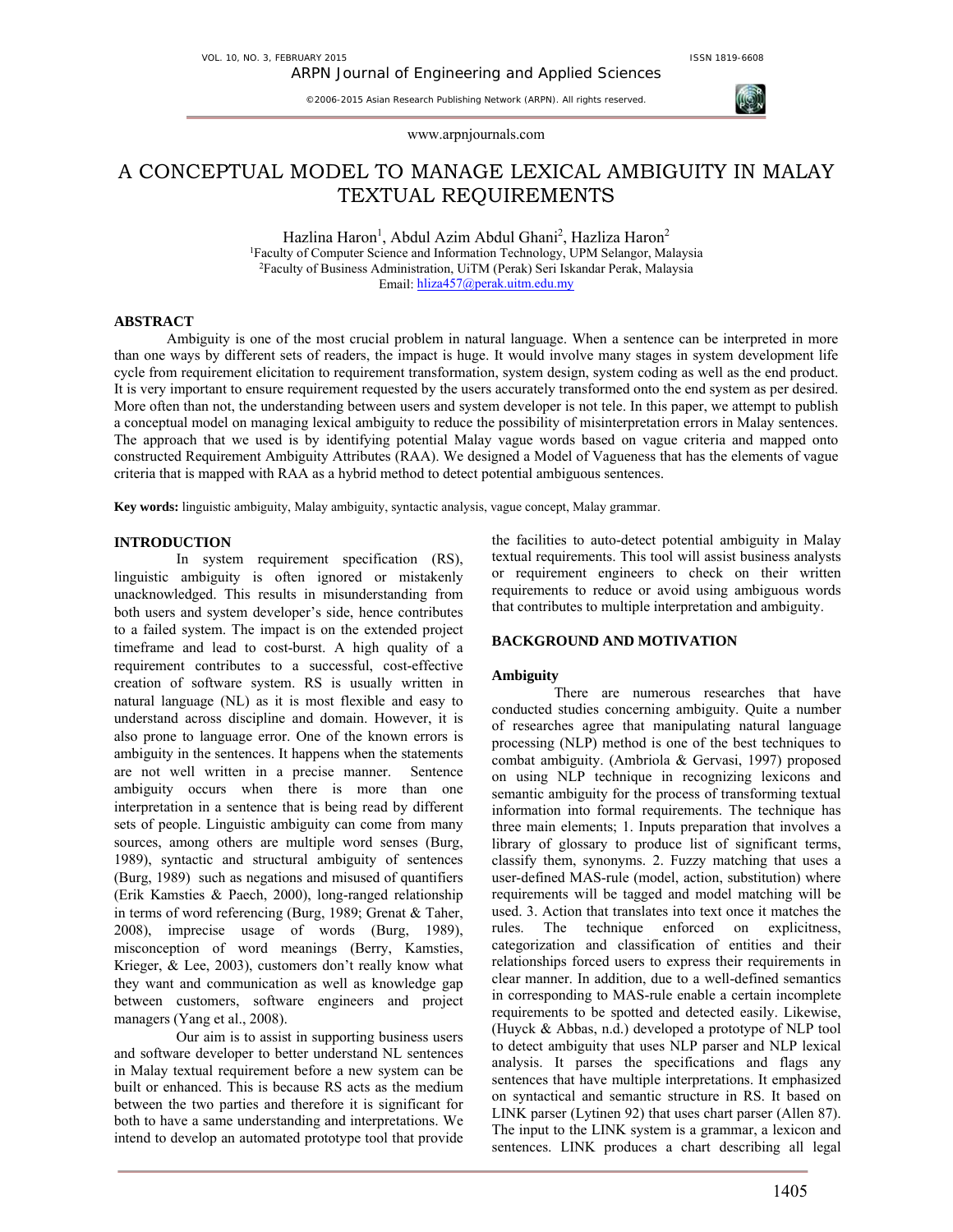

### www.arpnjournals.com

grammar rule applications over the given sentences. The system was tested against 10 requirements sentences.

On the contrarily, (S. F. Tjong, Hartley, & Berry, 2007) uses different approach in reducing requirements ambiguity. They presented a method of how ambiguity can be avoided or reduced by setting up requirement guiding rules. These rules have to be followed which failing to do so, will affect the clarity of the requirements. Each rule offers an alternative sentence pattern and wordings that is less ambiguous and more precise. This work is somehow has a similar approach with (Nuseibeh, Easterbrook, & Russo, 2001). It uses a set of consistency rules that captures the set of relationship which is abided by a set of requirement descriptions. SLR & PROMELA are used to verify requirements where it translates informal specifications into formal notation. PROMELA also is used to verify existing design to know whether or not the proposed design meets the requirement.

From another perspective, (E Kamsties, 2005) proposed to use a scenario-based reading technique for spotting ambiguity before the formal specification is being developed. This is to avoid too much modification that needed to be done after transforming informal requirements into formal specification. It uses several RS languages (RSL) such as Focus, SCR, OCTOPUS, ROOM, Statemate, UML, informal RS and CASE tool. However, the evaluation of the research was done based on students' perspective. Students are those not the real users of a RS and their ability in analyzing and developing requirement model might be limited and can be questionable. It is advisable that author evaluate his method using real users.

(Chantree, Nuseibeh, Roeck, & Willis, 2005) tested their hypothesis on the occurrence of distributional similarities that is likely to be coordinated before modifiers takes scope. Consider a sentence *"old boots and shoes"* as an example. The words *'boots'* and *'shoes'* are perceived first before modifier *'old'* being applied. Distributional similarities are when two words falls under same categories and have similar meaning. The author then enhanced their research by identifying and distinguished nocuous and innocuous ambiguity where the methods that are being used are human judgement, application based as well as heuristic analysis. (Al-Fawareh, Jusoh, & Sheikh-Osman, 2008) addresses ambiguity issues in extracting concept and entity in NL test. They presented new technique that adapts possibility theory, fuzzy set and knowledge about the context to lexical semantics to resolve the ambiguity problem. The research partitioned into two parts of analysis (syntactic analysis and semantic analysis).

(Fabbrini, M.Fusani, S.Gnesi, & G.Lami, 2001; Gnesi, Lami, Trentanni, Fabbrini, & Fusani, 2005) developed an automated tool in detecting linguistic defects in NL requirements by following rules stated in the constructed quality model. In handling ambiguity that occurs in RS, The research stated four main attributes of ambiguity (vagueness, subjectivity, optionality and weakness) and three main attributes of understandability (multiplicity, implicity and unexplanation).

Apart from previous researches that attempt to minimize ambiguity, there is still limited researches focus on ambiguity that occurs in Malay sentences. Although requirements are commonly written in English language, there are still companies that writes system and user requirements in Malay language such as some departments government bodies and local-based SME software companies. We believe there is a need to analyze and develop a suitable technique that is best to reduce ambiguity occurs in Malay textual requirements.

## **Malay ambiguity**

Malay language is used widely in documents throughout Malaysia, Indonesia and Brunei. Many small software companies in Malaysia still use Malay language in their requirements. Malay language structure is very much different from other language such as English that is widely used in the world. For example, the position of verb agreements, the use of articles and comparative discourse are different. Meanings in Malay sentence may vary even though they have the same words, phrases or even sentences. The different meaning in Malay sentences may include 1) Different sentence with same meaning, 2) Different verbs with same object and subject, 3) Similar verbs which do not have same meaning, 4) Different verbs with same meaning, 5) Different style and mechanics (Aziz, Ahmad, Ghani, & Mahmod2, 2006).

Most of the Malay language structure is dissimilar with English language or other language such as Arabic, Chinese, and Japanese etc. Example, pronouns in Malay is different from English; antecedent '*he/she'* clearly define the gender of a person, while in Malay, *'dia'* , '*baginda*' could refer to male or female (Noor, Noah, Aziz, & Hamzah, 2010a). 'Part of speech' sentence tagging is important because it is one of the common procedures for morphological analysis. The sentences and phrases needs to be parsed into its root form in order to detect its intended meaning (Ahmad-Nazri, Shamsuddin, & Abu-Bakar, 2008; Al-Fawareh et al., 2008). However, unlike western languages, some words in Malay can be tagged into more than one grammatical class. There are words in Malay that seem to correspond to "verbs" and they are also "adverb", "nouns" can be "prepositions". For example, the word "telefon" can be categorized under noun and also verb class. The word "boleh" can also be categorized under "noun" and also "verb" (Knowles & Mohd.Don, 2003). Previous research (Rojas & Sliesarieva, 2010) suggested the potential ambiguous word groups can be vague adverbs usually modifying nouns(such as acceptable, high, low, fast, etc), non deterministic adverbs usually modifying verbs (such as continually, periodically, regularly etc, general verbs that reflects inaccurate description (such as process, monitor, support etc), non deterministic constructs such as and/or, any, not limited to etc).

A sentence must be checked against its' grammatical structure considering morphological and syntactical aspect of a sentence. (Hirst, 1987) stated that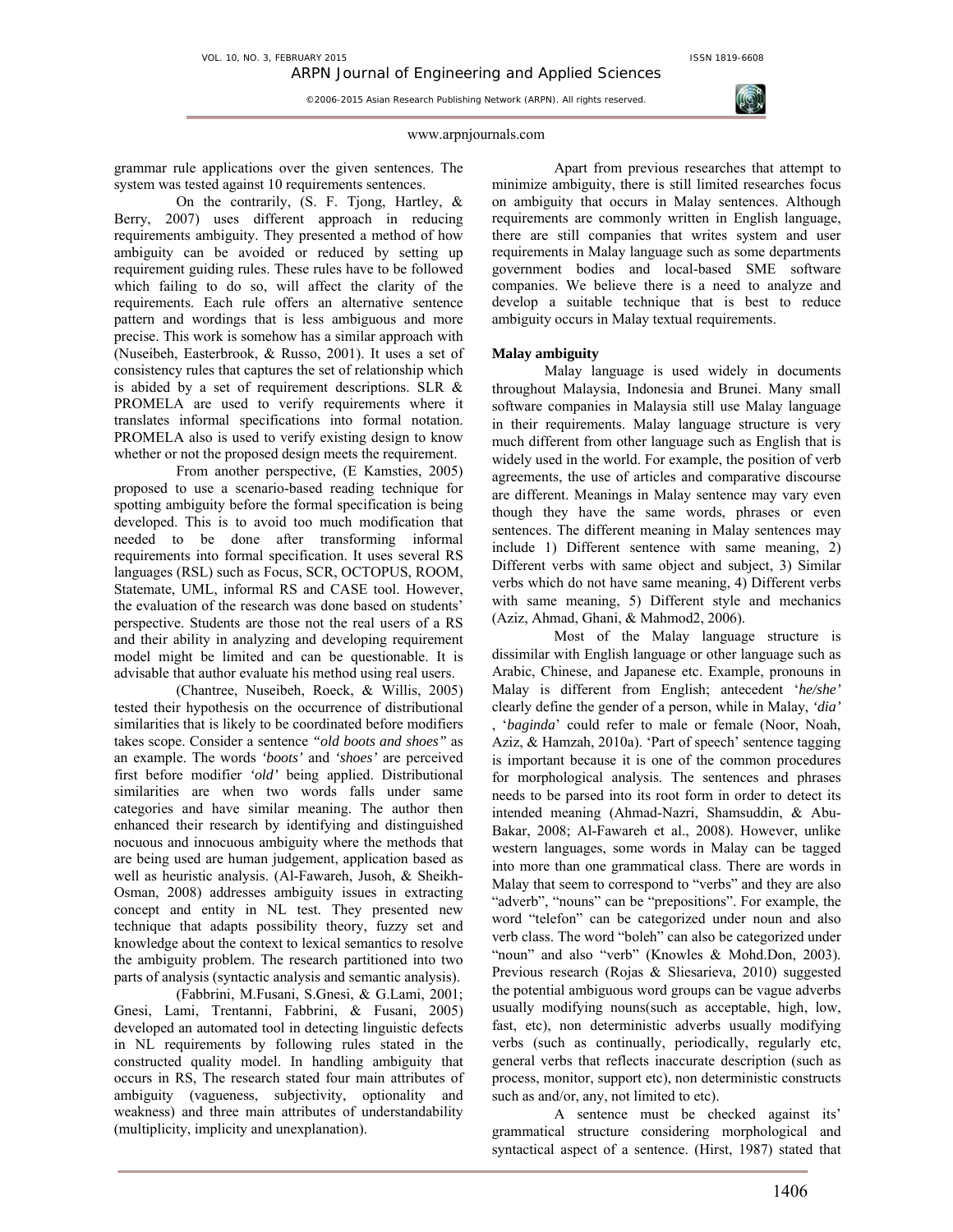

### www.arpnjournals.com

three grammatical elements that touches morphological processes in Malay language are affixation, reduplication and compounding. Reduplication of nouns triggers semantic category of heterogeneity or indefinite plural while reduplication of verbal results in one semantic feature such as repetition, continuity, habituality intensity, extensiveness and resemblance. Many researches seem to agree that morphological analysis in one of the important element to disambiguate phrases. He categorized 5 classes of Malay grammar elements which are nominals, verbals, auxiliaries, adverbials and particles. The word class however depends on its affix and affix deletion to get the root form of the word.

## **RESEARCH APPROACH**

The NLP components that we make use of are parsing method, morphological analysis, lexical analysis and syntactic analysis. We have chosen to adopt a rulebased POS tagger method (Alfred, Mujat, & Obit, 2013) for our chunking and POS tagging activities. It uses 18 main tag set although there are many versions of Malay tag set. We decided to adopt this method as this is more suitable and relevant to our scope of samples. This method caters 18 tag set for Malay words categories. It also manages situation where a word has more than one word senses by providing word relation rules. Apart from that, it has guiding rules to assign POS tag to words in the event where affixes concern.

In order to extract the vague elements in a sentence, we use the hybrid method by combining two constructs; vague criterion and ambiguity attributes. We digest and gather relevant vagueness criteria from literatures that spread across discipline; language, biomedical and computational areas to come out with a model of vagueness. To ensure this criterion complies with the definition of requirement ambiguity, we then classify and categorize ambiguity into six attributes. To support the accuracy of the extracted vague concepts, we impose human expert verification to the lexicon to ensure we extract the right ones. As for the detecting method, we adopt string-matching and pattern-matching approach. It is where we compare the input sentences with our defined lexicon. In order to validate the method we proposed is significant in assisting users, we will compare the experimental result from automated prototype tool with manual human judgement method. A manual textual requirement of a system will be handed to relevant users to identify the ambiguity. Figure-1 articulates the conceptual diagram of our Malay Ambiguity Detection (MAD) approach.

### **PROPOSED CONCEPTUAL MODEL**



**Figure-1.** Conceptual model of MAD approach.

 Figure-1 above depicted the conceptual model for our MAD solution. It consists of three levels; Level 0 for the text processing part, Level 1 for the Identification of potential vague Malay words processes and Level 3 for the detection process. What makes our model different from other researches is we include the vagueness element in our model due to the fact that vagueness has a significant effect on ambiguous sentences.

## **Level-0: Text pre-processing**

The sentences from a sample of 10 Malay RS are pre-processed by eliminating the inappropriate words, symbols and connotations. The examples are double words such as 'rekod-rekod', 'bersama-sama', 'fungsi-fungsi' and etc. Words that come with prefix and suffix will go through a morphological process leaving only root words. Symbols are such as ", `, ?, ! and etc. The cleansed words are then saved into an Excel format repository for further processing.

## **Level-1: Lexical analysis process**

Lexical Analysis Process is a level that identifies potential Malay vague words commonly used in samples of Malay RS. The identified words are kept in a MSSQL database. There are three elements involved at this level which are A. Vague Words Criterion, B. Ambiguity Attributes and C. Malay Ambiguous Words (MAW) lexicon.

## **A. Vague criterion**

A dictionary of 100 ambiguous Arab words that has been developed, takes into consideration more than 10 word senses as the criteria (Merhbene, Zouaghi, & Zrigui, 2010). These senses were extracted from the Arab dictionary. Chantree et al. extracted ambiguous sentences indicate coordination ambiguity and developed ambiguity threshold to set the ambiguity benchmark (Chantree,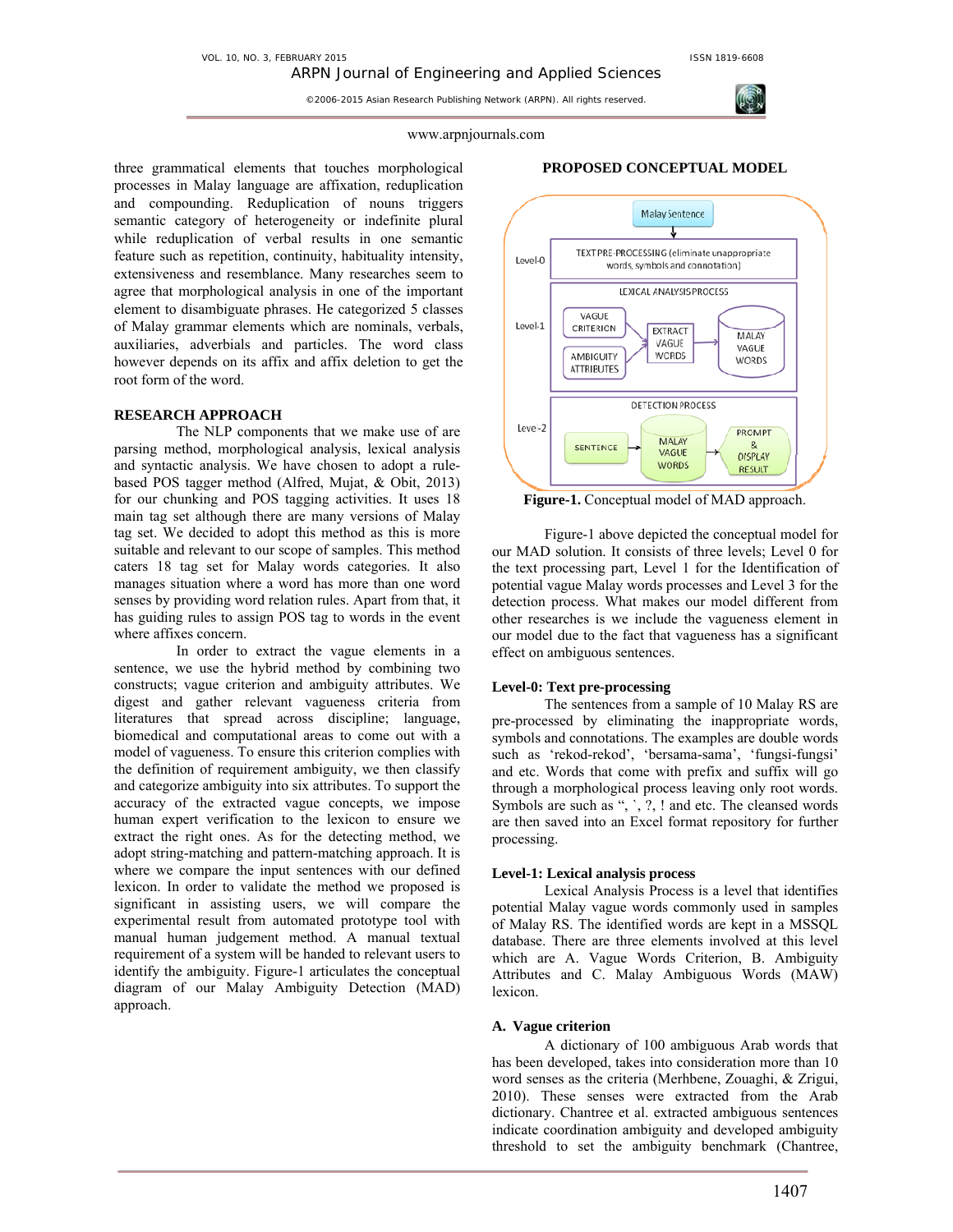

### www.arpnjournals.com

Roeck, Nuseibeh, & Willis, 2006). Amongst the factors involved in making sure readers understand what a sentence means are sentence length, ambiguous adjectives, adverbs and passive verbs (Ormandjieva, Hussain, & Kosseim, 2007). A list of high potential English ambiguous words has been constructed in an Ambiguity Technical Report as a guideline to avoid ambiguous sentence (Bender, 2003). Tjong et al. developed rules for clearer sentences in an attempt to avoid ambiguities (S. F. Tjong et al., 2007). These research proof that to begin an investigation to disambiguate an ambiguous sentence, one has to start by determining and identifying the vague words. These vague words could bring misconception and misinterpretation to the readers. As for the writers, they usually are not aware that they are even writing an ambiguous sentence in the first place. Through previous literatures as guidelines, we have tabled out a criterion of potentially ambiguous words that acts as guidelines to extract the poor words as in Table-1.

## B. **Requirement ambiguity attribute** (RAA)

We constructed a set of Ambiguity Attributes adopted from previous quality attributes' literatures. We customized and modified taken into account only those of which most suitable for Malay words. It consists of six attributes as Table-1 below. The ambiguous Malay words are extracted based on these attributes from working RSs and some have been translated from English using Dwibahasa Kamus Oxford Fajar (Hawkins, 2007). Some of the word class attribute's words were extracted from Kamus Komprehensif Bahasa Melayu (Othman, 2005) for their POS.

# **Level-2: Detection process**

Ambiguity detection activities occurs at this stage. Sentences from Malay RS are chunked, tokenized and tagged with their appropriate POS. The parsed words are being compared with the collection of identified Malay vague words. When any words matched the lexicon, system will prompt that the sentence is potentially ambiguous due to pre-identified reason. Although system has detected ambiguity from the sentencex, it is still human's decision whether to accept the prompted potential fault or to reject.

| <b>RAA</b>                | <b>Vague</b><br>criterion | DESC.                                                                                                         | <b>Example</b> of<br>vague Malay<br>words |
|---------------------------|---------------------------|---------------------------------------------------------------------------------------------------------------|-------------------------------------------|
| Implicit (Bender, 2003;   | General                   | A form of vagueness that refers to subject or object                                                          | Efisien, mudah,                           |
| Gnesi et al., 2005)       |                           | in the sentence is generic rather than specific.                                                              | pantas                                    |
|                           | Subjective                | A form of vagueness that refers to personal opinion                                                           | Mungkin,                                  |
|                           |                           | or feeling                                                                                                    | berkemungkinan                            |
|                           | Unquantifiable            | A form of vagueness that refers to word that does                                                             | Termasuk,, patut                          |
|                           |                           | not reflect any quantifiable measure                                                                          |                                           |
| Connectives (Chantree et  | Adjective                 | A form of vagueness that refers to words belonging                                                            | Segera,                                   |
| al., 2005, 2006; Gnesi et |                           | to one of the major form classes in any of numerous                                                           | lengkap, seperti                          |
| al., 2005)                |                           | languages and typically serving as a modifier of a                                                            |                                           |
|                           |                           | noun to denote a quality of the thing named, to                                                               |                                           |
|                           |                           | indicate its quantity or extent, or to specify a thing                                                        |                                           |
|                           |                           | as distinct from something else                                                                               |                                           |
|                           | Adverb                    | A form of vagueness that refers to words belonging                                                            | Besar, kecil                              |
|                           |                           | to one of the major form classes in any of the                                                                |                                           |
|                           |                           | numerous languages, typically serving as a modifier                                                           |                                           |
|                           |                           | of a verb, an adjective, another adverb, a                                                                    |                                           |
|                           |                           | preposition, a phrase, a clause, or a sentence,                                                               |                                           |
|                           |                           | expressing some relation of manner or quality,                                                                |                                           |
|                           |                           | place, time, degree, number, cause, opposition,                                                               |                                           |
|                           |                           | affirmation, or denial, and in English also serving to                                                        |                                           |
|                           |                           | connect and to express comment on clause content                                                              |                                           |
|                           | Verb                      | A form of vagueness that refers to wordw that                                                                 | Ditetapkan,<br>dikawal                    |
|                           |                           | characteristically is the grammatical centre of a                                                             |                                           |
|                           |                           | predicate and expresses an act, occurrence, or mode                                                           |                                           |
|                           |                           | of being, that in various languages is inflected for<br>agreement with the subject, for tense, for voice, for |                                           |
|                           |                           | mood, or for aspect, and that typically has rather full                                                       |                                           |
|                           |                           | descriptive meaning and characterizing quality but                                                            |                                           |
|                           |                           | is sometimes nearly devoid of these especially when                                                           |                                           |
|                           |                           |                                                                                                               |                                           |

**Table-1.** Mapping of RAA and vague criterion description.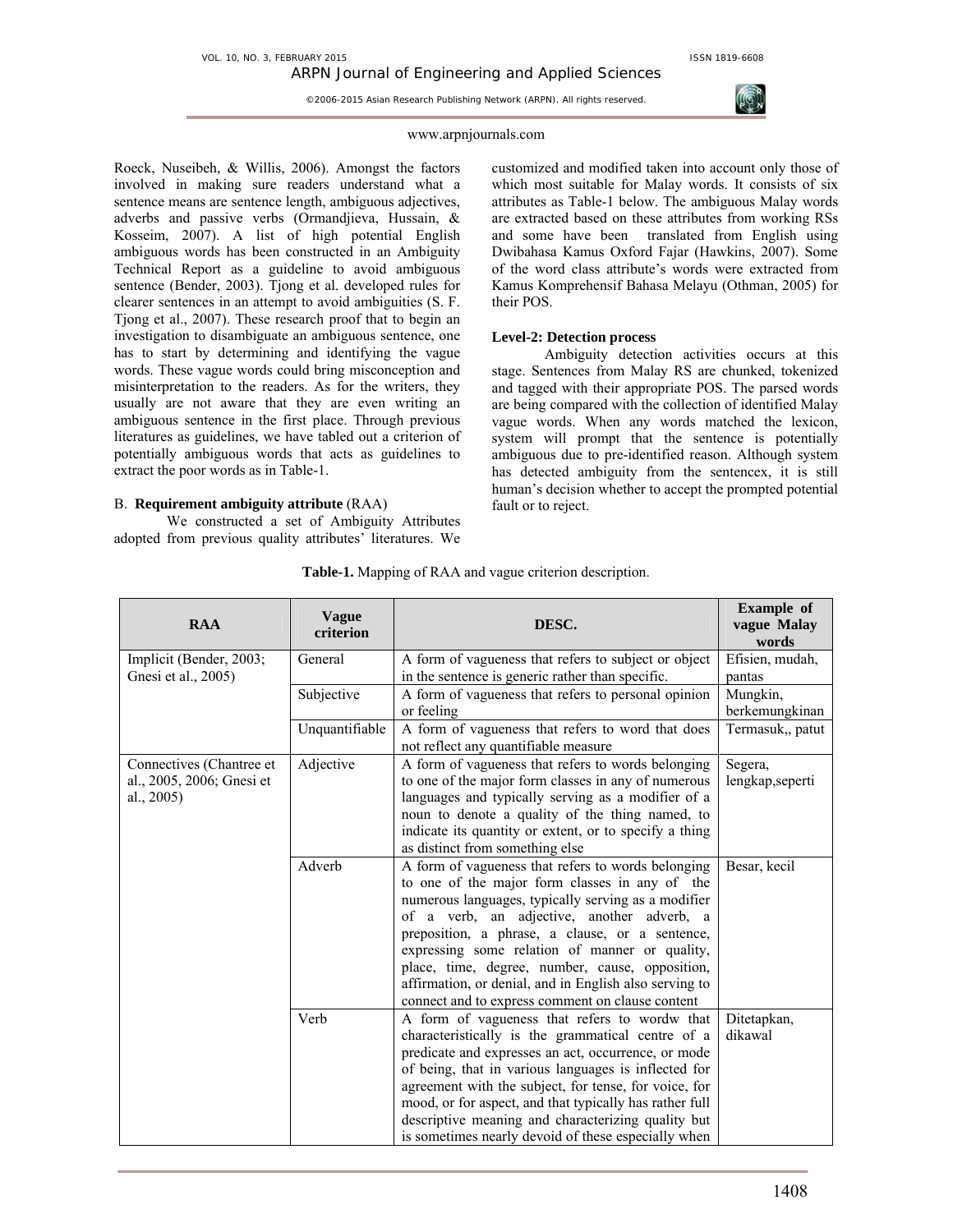

|  | www.arpnjournals.com |  |
|--|----------------------|--|
|  |                      |  |
|  |                      |  |

|                            |               | used as an auxiliary or linking verb                |                   |
|----------------------------|---------------|-----------------------------------------------------|-------------------|
|                            | Function      | A form of vagueness that refers to function words   | Di, kepada,       |
|                            | Word          | which typically combines with a noun phrase to      | dalam, itu, ini   |
|                            |               | form a phrase which usually<br>expresses<br>a       |                   |
|                            |               | modification or predication                         |                   |
|                            | Dangling Else | A form of vagueness that refers to the requirement  | Boleh,            |
|                            |               | has no other exit when one case is not met          | berkenaan         |
|                            |               | (Exception case)                                    |                   |
| Temporal (Gnesi et al.,    | Indefinite    | A form of vagueness that refers to words that has   | Mingguan,         |
| 2005; Sc & Eng, 2002)      | timing or     | time/duration<br>type that invites<br>multiple      | bulanan, dari     |
|                            | duration      | interpretation. Un-boundary timing or duration      | semasa ke         |
|                            |               |                                                     | semasa            |
| Referential (Gnesi et al., | Multiple      | A form of vagueness that refers to a subject that   | Berikut, seperti, |
| 2005; Karimah et al.,      | objects/      | points to one or more objects in a sentence.        | salah satu.       |
| 2012; N, Abd, Azman, &     | Anaphora      |                                                     | diantara          |
| Noah, 2011; Noor, Noah,    |               |                                                     |                   |
| Aziz, & Hamzah, 2010b;     |               |                                                     |                   |
| Sc $&$ Eng. 2002)          |               |                                                     |                   |
| Domain-Specific            |               | A form of vagueness that refers to domain specific  | Aplikasi itu,     |
| Variable(Bender, 2003)     |               | variables invites<br>interpretation<br>vague<br>and | pangkalan data,   |
|                            |               | understanding. Too generic.                         | proses, data      |
| Weakness (Fabbrini et al., |               | Sentence that contains weak main verb               | dianggarkan       |
| 2001)                      |               |                                                     |                   |

# **RESEARCH METHODOLOGY**

Due to the limited establishment of ambiguity detection method for Malay language sentences, this research adopts other languages' methods and techniques with modification and customizations that best suit the research scope. The core of the research is the process of identification for potential vague Malay words which commonly used in the working Malay RS. The samples of RS were collected from few software development companies. We combined appropriate vague and ambiguous criterion adapted from previous literatures to construct a set of Malay vague criterion of our own (Haron & Abdul Ghani, 2014). We propose to proceed with the research according to the following steps:

- We conducted a literature review on the ambiguity detection technique from the perspective of computational linguistic area, compared and evaluated their approaches as well as methods. We also go across multi discipline in getting the techniques for other languages too to see the methods used.
- We identify vague criteria across discipline and constructed our model of vagueness to be the base of our vague concept extraction (Bennet, n.d.; Braun & Sider, 2007).
- We classify and categorize requirement ambiguity attributes to be mapped with the

identified vague criteria (Bender, 2003; Fabbrini et al., 2001; Gnesi et al., 2005; Shiffman, 2005).

- We collected a set of Malay requirement samples from industry in the domain of medical and university information system to be as the training set.
- We extracted the vague concepts from the samples of requirements based on the model of vagueness and get it verified by the human experts. The Model of Vagueness and the descriptions for extracting vague concepts is shown in Figure-2 and Table-1 accordingly (Bender, 2003; Gnesi et al., 2005; Shiffman, 2005).
- We developed a POS tagger tool based on the adoption of the rule-based Malay POS tagger technique for the parse and tag activities (Alfred et al., 2013; Mohamad, Omar, Aziz, & Rahman, 2011).
- We developed an initial MAD prototype tool as the experimental tool based on our designed conceptual model.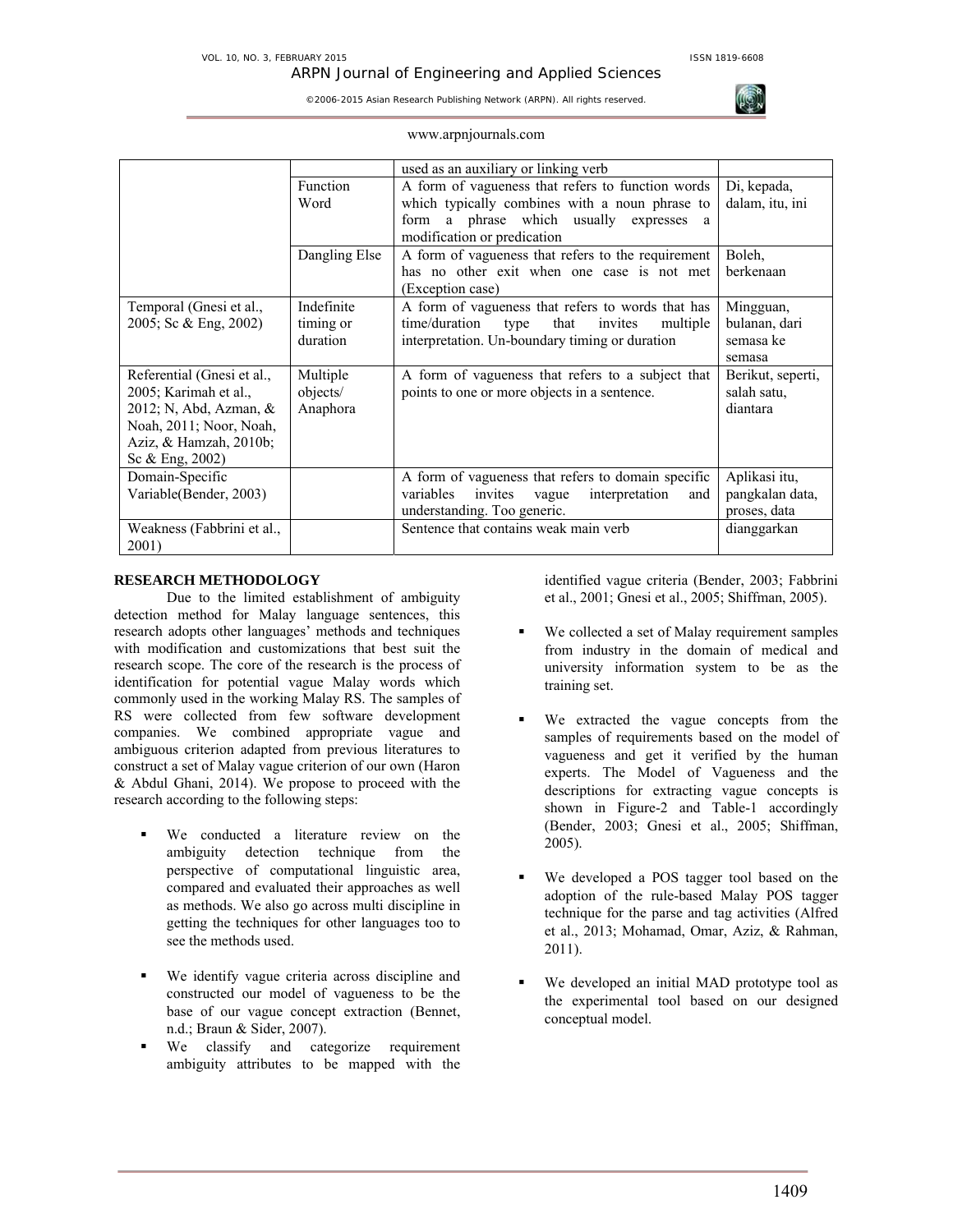ARPN Journal of Engineering and Applied Sciences

©2006-2015 Asian Research Publishing Network (ARPN). All rights reserved.

www.arpnjournals.com



**Figure-2.** Model of vagueness through requirement ambiguity attributes (RAA) mapping.

# **RESEARCH RESULT AND PROGRESS**

Based on the conceptual model in Figure-1, we developed an automated ambiguity detection prototype tool using Php and MSSQL. We constructed six Requirement Ambiguity Attributes (RAA) with the purpose of as the quality guidelines to extract the potential vague concepts. These two constructs are combined into a model of vagueness. A model of vagueness that consists of 11 vague criterions has been designed as shown in Figure-2. Based on this model of vagueness, a collection of 120 potential Malay vague words and 135 Malay sentences has been identified and extracted from the training set. It has undergone first level of verification, and based on the feedbacks, we did some modification accordingly. This collection of vague words is kept in a repository known as Malay Vague Words (MAW) corpus. Figure-3 shows a difference of MAW before and after the verification activities.

Table-2 below depicted the result after the second stage verification made by the expert. It shows the top three categories that contributes to high potential of vague words. The attributes are Ambiguous Adjective (ADJ) followed by Unquantifiable Boundary (UQB) and Referential (REF). Examples of vague Malay words that falls under the top three categories is shown in Table-3.

Our next step is the evaluation stage on the prototype tool. This is a way of validating our constructed models (Conceptual Model, RAA, Model of Vagueness). We will be using 10% of the collected industrial Malay requirements and the verified MAW lexicons in the evaluation part. We are in the progress of developing a System Requirement Specification in Malay language (M-SRS) that has the elements of potential ambiguous words as our evaluation instrument.

| <b>Table-2.</b> Total and percentage MAW by ambiguity |  |
|-------------------------------------------------------|--|
| attributes.                                           |  |

| <b>CAT</b> | <b>TOT</b> | $\frac{0}{0}$ | <b>CAT</b>  | <b>TOT</b> | $\frac{0}{0}$ |
|------------|------------|---------------|-------------|------------|---------------|
| <b>IMP</b> | 19         | 14.1          | WV          |            | 4.4           |
| MS         |            | 3.0           | PO          |            | 5.2           |
| ADJ        | 41         | 30.4          | <b>REF</b>  | 41         | 30.4          |
| ADV        | 10         | 7.4           | <b>TEMP</b> | 10         | 7.4           |
| UQB        | 35         | 25.9          | <b>SF</b>   |            |               |
| DE         | 25         | 18.5          | <b>DST</b>  |            | 3.0           |



**Figure-3.** Comparison of MAW before and after expert's verification.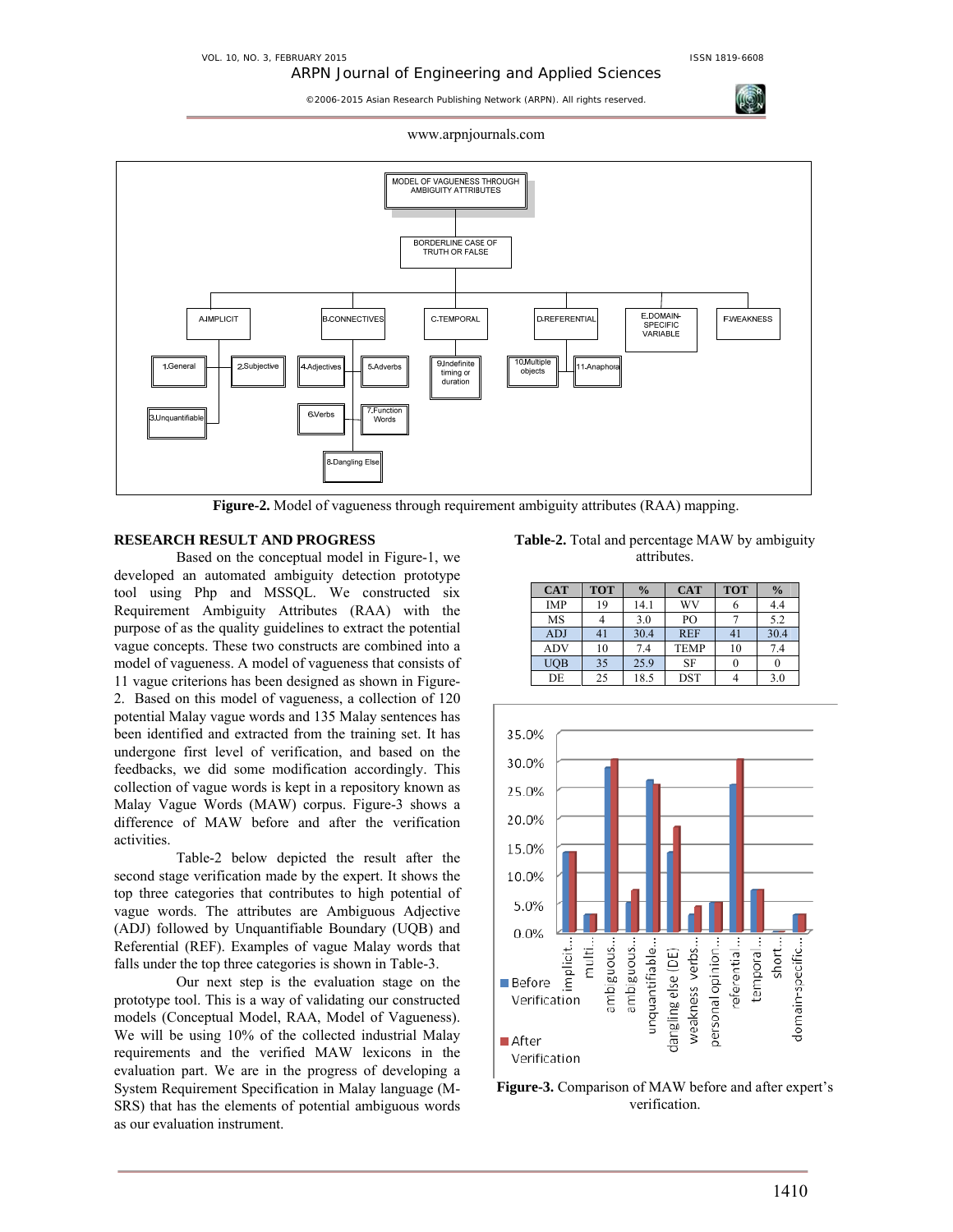### www.arpnjournals.com

**Table-3.** Examples of identified maw with sentences for the top three vague criterion.

| Category   | <b>MAW</b>                | <b>Example of sentences</b>                                                                                                                                      |
|------------|---------------------------|------------------------------------------------------------------------------------------------------------------------------------------------------------------|
| ADJ        | segera                    | Wakil Jabatan perlu menjawab soalan<br>tersebut dangan kadar segera ataupun<br>memberi kepada keesokan hari<br>sekiranya memerlukan siatan atau<br>kajian lanjut |
|            | ketat                     | Capaian fungsi atau maklumat adalah<br>ditetapkan dan dikawal ketat, di mana<br>pengguna hanya boleh mencapai apa<br>yang dibenarkan sahaja                      |
| <b>REF</b> | aplikasi                  | Ini bermakna, aplikasi luar daripada<br>pelayan tidak boleh membuat query ke<br>dalam pangkalan data sistem                                                      |
|            | Dari<br>masa ke<br>semasa | pengenalpastian dari masa ke semasa<br>amat diperlukan                                                                                                           |
| UOB        | segala                    | mengandungi segala urusan yang<br>berkaitan                                                                                                                      |
|            | kesesuai<br>an            | jawapan akan dikemaskini mengikut<br>kesesuaian semasa persidangan kelak                                                                                         |

 The identified vague words should be avoided from being used by the writer in an attempt to minimize the possibility of making an ambiguous sentence. This research will proceed with evaluation phase where we will test our prototype with the identified vague words in order to auto-detect potential ambiguous sentence and message of faults will be prompted. Our future work will be the results of the Level-2 components from the proposed conceptual model.

# **CONCLUSIONS**

 Ambiguity is a widely known error occurs in NL based documents. 60% of software development errors originated from the misunderstanding in RS (Shukur, Zin, Ban, & Ping, 2006). More often than not, stakeholders and users does not aware the occurrences of ambiguity in the sentences they read or write (Chantree et al., 2005; Erik Kamsties & Paech, 2000; F. Tjong & Berry, 2008). One of the main sources of ambiguity is the usage of vague words. Although vagueness is not ambiguity but vagueness influence the occurrence of ambiguity. This study is making an attempt to identify and emphasize on the significant influences of vague words could make to a sentence. Malay words that have the feature of unquantifiable and in between of truth boundary should be avoided.

# **REFERENCES**

Ahmad-Nazri, M. Z., Shamsuddin, S. M., & Abu-Bakar, A. (2008). An Exploratory Study on Malay Processing Tool for Acquisition of Taxonomy Using FCA. Eighth International Conference on Intelligent Systems Design and Applications. IEEE. doi:10.11.1109/ISDA.2008.254

Al-Fawareh, H. M., Jusoh, S., & Sheikh-Osman, W. R. (2008). Ambiguity in Text Mining. In Proceedings of the International Conference on Computer and Communication Engineering 2008 (pp. 1172–1176). KL, Malaysia: IEEE.

Alfred, R., Mujat, A., & Obit, J. H. (2013). A Ruled-Based Part of Speech ( RPOS ) Tagger for Malay Text Articles, 50–59.

Ambriola, V., & Gervasi, V. (1997). Processing Natural Language Requirements.

Aziz, M. J. A., Ahmad, F., Ghani, A. A. A., & Mahmod2, R. (2006). Pola Grammar Technique for Grammatical Relation Extraction in Malay Language. Malaysian Journal of Computer Science.

Bender, R. (2003). The Ambiguity Review Process. Bender RBT Inc.

Bennet, B. (n.d.). Modal Semantics for Knowledge Bases Dealing with Vague Concepts.

Berry, M. D., Kamsties, E., Krieger, M. M., & Lee, W. L. S. & T. (2003). From Contract Drafting to Software Specification: Linguistic Sources of Ambiguity.

Braun, D., & Sider, T. (2007). Vague, So Untrue. NOUS, 2, 133–157.

Burg, J. F. M. (1989). Linguistic Instruments in Requirement Engineering. IOS Press Inc.

Chantree, F. J., Nuseibeh, B., Roeck, A. De, & Willis, A. (2005). Nocuous Ambiguities in Requirement Specifications. UK: The Open University.

Chantree, F. J., Roeck, A. de, Nuseibeh, B., & Willis, A. (2006). Identifying Nocuous Ambiguity in Natural

Language Requirements. Faculty of Maths and Computing. The Open University, UK.

Fabbrini, F., M.Fusani, S.Gnesi, & G.Lami. (2001). The Linguistic Approach to the Natural Language Requirements Quality: Benefit of the use of an Automatic Tool. In Software Engineering Workshop, 2001. Proceedings. 26th Annual NASA Goddard (pp. 95–105). Greenbelt, MD , USA : IEEE Xplore.

Gnesi, S., Lami, G., Trentanni, G., Fabbrini, F., & Fusani, M. (2005). An Automatic Tool for the Analysis of Natural Language Requirements. International Journal of Computer Systems Science and Engineering.

Grenat, M. H., & Taher, M. M. (2008). On a Translation of Structural Ambiguity. Al-Satil Journal, 9–19.